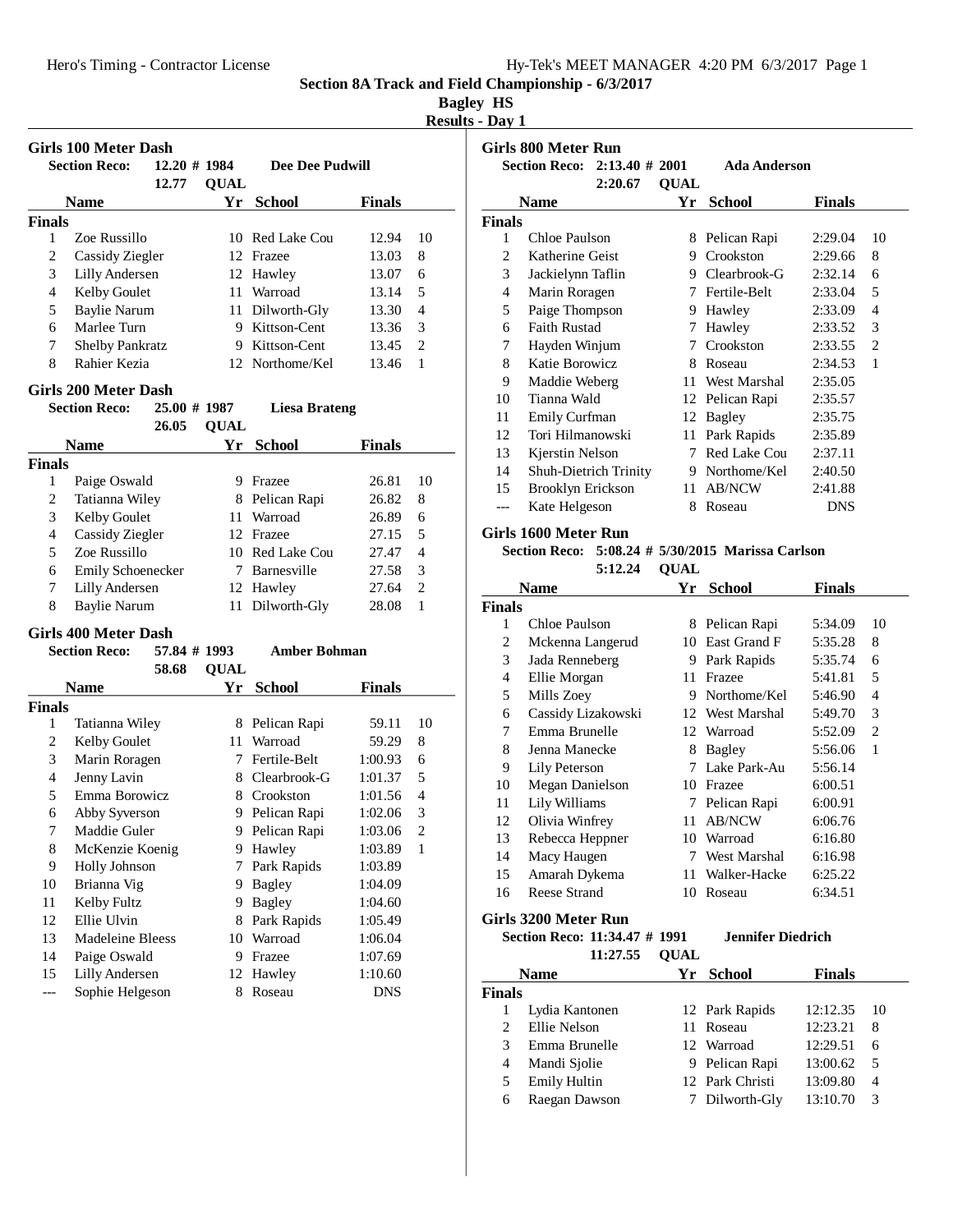| <b>Bagley</b> | нs |
|---------------|----|
|---------------|----|

| <b>Results - Day 1</b> |  |  |
|------------------------|--|--|

|                | Finals  (Girls 3200 Meter Run)          |             |                      |               |                |
|----------------|-----------------------------------------|-------------|----------------------|---------------|----------------|
|                | <b>Name</b>                             |             | Yr School            | <b>Finals</b> |                |
| 7              | <b>Marin Garrett</b>                    |             | 8 East Grand F       | 13:14.55      | $\mathfrak{2}$ |
| 8              | Lily Peterson                           |             | 7 Lake Park-Au       | 13:15.95      | 1              |
| 9              | <b>Megan Danielson</b>                  |             | 10 Frazee            | 13:18.48      |                |
| 10             | Amelia Landsverk                        |             | 10 Bagley            | 13:21.61      |                |
| 11             | Emma Friend                             | 7           | Dilworth-Gly         | 13:34.84      |                |
| 12             | Quincie Floden                          |             | 8 East Grand F       | 13:54.47      |                |
| 13             | Whitney Steffel                         |             | 10 Park Rapids       | 14:03.08      |                |
| 14             | Ellie Morgan                            |             | 11 Frazee            | 14:07.40      |                |
| 15             | Thea Oman                               |             | 10 Crookston         | 14:13.17      |                |
| ---            | Mercedes Forseman                       | 9           | Park Rapids          | <b>DNS</b>    |                |
|                | <b>Girls 100 Meter Hurdles</b>          |             |                      |               |                |
|                | $15.24 \# 2003$<br><b>Section Reco:</b> |             | Kayla Wahlin         |               |                |
|                | 15.73                                   | <b>QUAL</b> |                      |               |                |
|                | <b>Name</b>                             | Yr          | <b>School</b>        | <b>Finals</b> |                |
| <b>Finals</b>  |                                         |             |                      |               |                |
| 1              | Paige Ziegler                           |             | 9 Frazee             | 15.49         | QUAL           |
| $\overline{c}$ | Aleece Durbin                           |             | 11 Crookston         | 15.60         | <b>QUAL</b>    |
| 3              | Maddie Jerome                           |             | 12 Roseau            | 15.68         | <b>QUAL</b>    |
| 4              | Makenzie Williams                       |             | 10 Red Lake Cou      | 16.65         | 5              |
| 5              | Avery Kovar                             |             | 10 East Grand F      | 17.12         | 4              |
| 6              | Katelynn Warmbold                       |             | 12 Park Rapids       | 17.53         | 3              |
| 7              | Kandis Krantz                           |             | 12 West Marshal      | 18.25         | $\overline{2}$ |
| 8              | Kayla Sirjord                           | 11          | Hawley               | 18.25         | 1              |
|                | <b>Girls 300 Meter Hurdles</b>          |             |                      |               |                |
|                | 43.14 # 1987<br><b>Section Reco:</b>    |             | <b>Liesa Brateng</b> |               |                |
|                | 46.82                                   | <b>QUAL</b> |                      |               |                |
|                | <b>Name</b>                             | Yr          | <b>School</b>        | <b>Finals</b> |                |
| <b>Finals</b>  |                                         |             |                      |               |                |
| 1              | Maddie Jerome                           |             | 12 Roseau            | 45.03         | QUAL           |
| 2              | Karley Motschenbacher                   |             | 9 Park Christi       | 45.46         | <b>QUAL</b>    |
| 3              | Aleece Durbin                           |             | 11 Crookston         | 45.64         | <b>QUAL</b>    |
| 4              | Jaryn Johannsen                         |             | 9 Frazee             | 48.63         | 5              |
| 5              | <b>Shelby Pankratz</b>                  |             | 9 Kittson-Cent       | 48.94         | $\overline{4}$ |
| 6              | Mackenzie Weinberger                    |             | 11 Park Christi      | 49.62         | 3              |
| 7              | Kaylie Isaman                           |             | 10 Pelican Rapi      | 50.45         | $\overline{c}$ |
| 8              | <b>Andrea Dudley</b>                    | 10          | Nevis                | 50.54         | $\mathbf{1}$   |
| 9              | Kandis Krantz                           | 12          | West Marshal         | 52.18         |                |
| 10             | Megan LaCrosse                          | 11          | Red Lake Cou         | 52.43         |                |
| 11             | Kayla Sirjord                           | 11          | Hawley               | 52.47         |                |
| 12             | Kendra Scholz                           | 8           | Park Rapids          | 52.72         |                |
| 13             | Linnea Goodwin                          | 12          | TrekNorth            | 52.86         |                |
| 14             | Kennedy Carlson                         | 11          | Park Rapids          | 54.33         |                |
| 15             | Rylie Bjerklie                          | 9           | Roseau               | 54.60         |                |
| ---            | <b>Ivy Edwards</b>                      | 9           | Fisher               | <b>SCR</b>    |                |

|               | Girls 4x100 Meter Relay<br><b>Section Reco:</b><br>50.99 # 1992     |                        |                |
|---------------|---------------------------------------------------------------------|------------------------|----------------|
|               | R.A. Watt, T. Melquist, K. Hjelle, T. Hecht<br>50.63<br><b>OUAL</b> |                        |                |
|               | Team                                                                | <b>Finals</b><br>Relay |                |
| <b>Finals</b> |                                                                     |                        |                |
| $\mathbf{1}$  | Frazee                                                              | 50.86#                 | 10             |
|               | 1) Ellie Reierson 8                                                 | 2) Paige Oswald 9      |                |
|               | 3) Paige Ziegler 9                                                  | 4) Cassidy Ziegler 12  |                |
| 2             | <b>Red Lake County</b>                                              | 51.64                  | 8              |
|               | $1)$ AJ Jones 9                                                     | 2) Julia Bernstein 10  |                |
|               | 3) Makenzie Williams 10                                             | 4) Zoe Russillo 10     |                |
| 3             | Park Rapids Area                                                    | 52.75                  | 6              |
|               | 1) Hannah Morgan 8                                                  | 2) Abby Eystad 10      |                |
|               | 3) Julia Johnson 10                                                 | 4) Ellie Ulvin 8       |                |
| 4             | Fertile-Beltrami                                                    | 52.78                  | 5              |
|               | 1) Arielle Capes 12                                                 | 2) Lauren Harstad 11   |                |
|               | 3) Megan Sirjord 12                                                 | 4) Emma Tollefson 8    |                |
| 5             | West Marshall                                                       | 52.80                  | $\overline{4}$ |
|               | 1) Jill Borowicz 10                                                 | 2) Emily Pederson 8    |                |
|               | 3) Maddie Weberg 11                                                 | 4) Abigail McGlynn 10  |                |
| 6             | Kittson-Central                                                     | 53.69                  | 3              |
|               | 1) Shelby Pankratz 9                                                | 2) Andi Strege 10      |                |
|               | 3) Lexi Turn 12                                                     | 4) Marlee Turn 9       |                |
| 7             | Bagley                                                              | 54.96                  | $\overline{c}$ |
|               | 1) Julia Albright 11                                                | 2) Bridget Looney 7    |                |
|               | 3) Emma Drellack 8                                                  | 4) Kylli Anderson 9    |                |
| 8             | Roseau                                                              | 55.26                  | 1              |
|               | 1) Celine Stroot 7                                                  | 2) Kiley Borowicz 12   |                |
|               | 3) Lindsey Santl 12                                                 | 4) Ella Helgeson 10    |                |
|               |                                                                     |                        |                |

# **Girls 4x200 Meter Relay**

# Section Reco: 1:46.00 # 5/30/2009 Bagley/Fosston\* **M Berg, K Day, L Bardwell, A Huschle**

1:46.35 **QUAL** 

|        | Team                    | Relav                  | <b>Finals</b> |                          |
|--------|-------------------------|------------------------|---------------|--------------------------|
| Finals |                         |                        |               |                          |
| 1      | <b>East Grand Forks</b> |                        | 1:50.20       | 10                       |
|        | 1) Kora Jordheim 10     | 2) Avery Kovar 10      |               |                          |
|        | 3) Tiffany Hanson 11    | 4) Laura Farder 9      |               |                          |
| 2      | Park Rapids Area        |                        | 1:50.71       | 8                        |
|        | 1) Hannah Morgan 8      | 2) Abby Eystad 10      |               |                          |
|        | 3) Kamree Carlson 9     | 4) Jaiden McCollum 11  |               |                          |
| 3      | Dilworth-Gly            |                        | 1:50.83       | 6                        |
|        | 1) Baylie Narum 11      | 2) Megan Weiser 12     |               |                          |
|        | 3) Katherine Finseth 10 | 4) Jena Jacobson 12    |               |                          |
| 4      | Bagley                  |                        | 1:50.99       | 5                        |
|        | 1) Julia Albright 11    | 2) Brianna Vig 9       |               |                          |
|        | 3) Kelby Fultz 9        | 4) Kylli Anderson 9    |               |                          |
| 5      | Barnesville             |                        | 1:52.77       | $\overline{\mathcal{A}}$ |
|        | 1) Emily Spilde 10      | 2) Emily Schoenecker 7 |               |                          |
|        | 3) Grace Schindler 9    | 4) Sydney Rustad 7     |               |                          |
| 6      | <b>Nevis</b>            |                        | 1:54.72       | 3                        |
|        | 1) Andrea Dudley 10     | 2) Natalee Hockett 10  |               |                          |
|        | 3) Anna Hennagir 9      | 4) Cielo Mooney 12     |               |                          |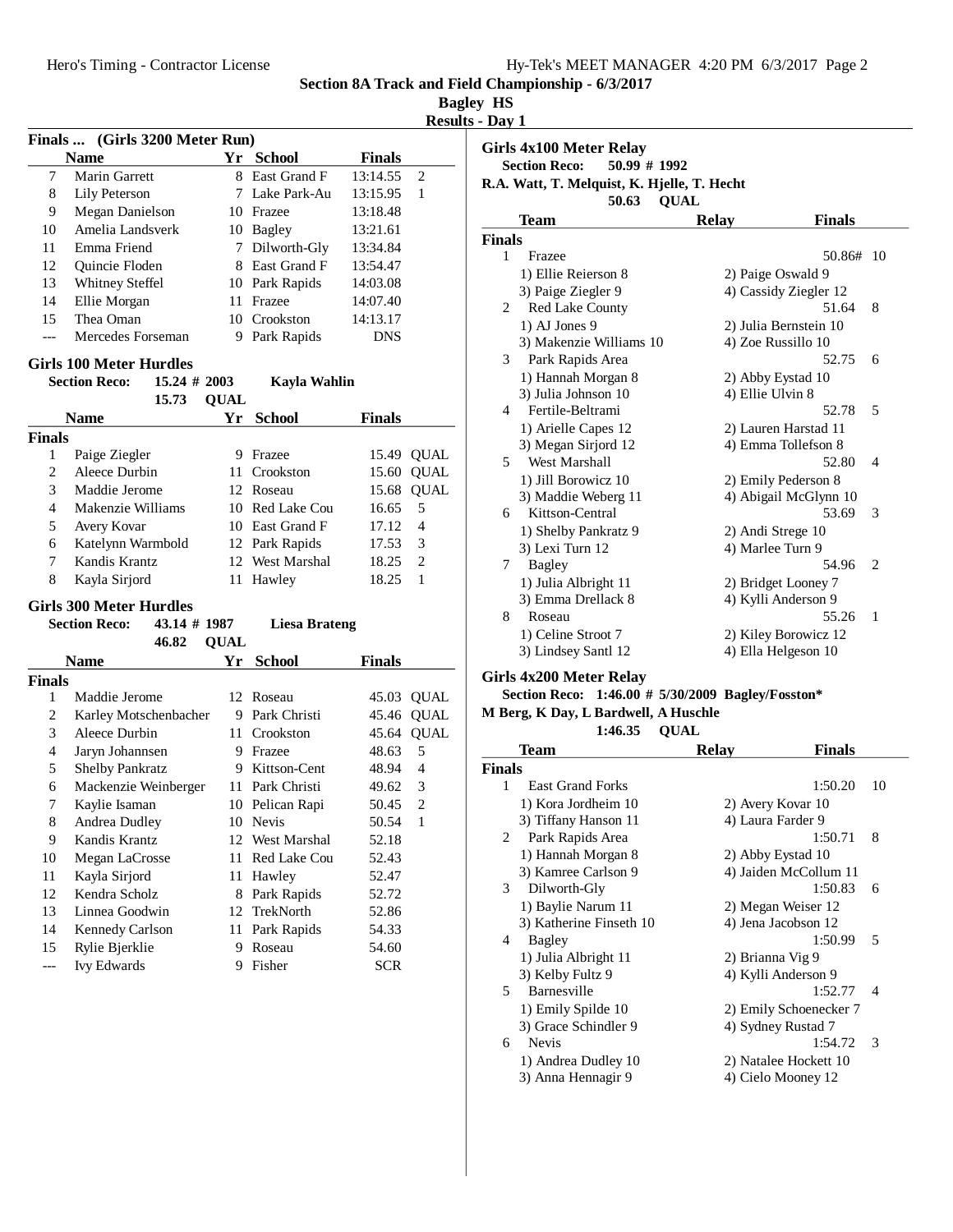# **Bagley HS**

**Results - Day 1**

| Finals  (Girls 4x200 Meter Relay)          |                        |                           |
|--------------------------------------------|------------------------|---------------------------|
| <b>Team</b>                                | <b>Relay</b>           | <b>Finals</b>             |
| West Marshall<br>7                         |                        | 1:54.75<br>$\mathfrak{2}$ |
| 1) Kailyn Hrynyshyn 12                     | 2) Kandis Krantz 12    |                           |
| 3) Sydney St. Germain 10                   | 4) Abigail McGlynn 10  |                           |
| 8<br>Roseau                                |                        | 1:56.85<br>1              |
| 1) Kiley Borowicz 12                       | 2) Kacie Borowicz 10   |                           |
| 3) Lindsey Santl 12                        | 4) Celine Stroot 7     |                           |
| Girls 4x400 Meter Relay                    |                        |                           |
| Section Reco: 4:01.09 # 2001               |                        |                           |
| B. Lisell, S. Olson, H. Evans, A. Anderson |                        |                           |
| 4:05.98<br><b>QUAL</b>                     |                        |                           |
| Team                                       | <b>Relay</b>           | <b>Finals</b>             |
| Finals                                     |                        |                           |
| 1<br>Pelican Rapids                        |                        | 4:09.64<br>10             |
| 1) Maddie Guler 9                          | 2) Abby Syverson 9     |                           |
| 3) Jessica Weinrich 11                     | 4) Tatianna Wiley 8    |                           |
| 2<br>Roseau                                |                        | 4:12.96<br>8              |
| 1) Kiley Borowicz 12                       | 2) Lindsey Santl 12    |                           |
| 3) Maddie Jerome 12                        | 4) Kacie Borowicz 10   |                           |
| 3<br>Park Rapids Area                      |                        | 4:16.62<br>6              |
| 1) Kamree Carlson 9                        | 2) Holly Johnson 7     |                           |
| 3) Paige Johnson 9                         | 4) Jaiden McCollum 11  |                           |
| 4<br>Crookston                             |                        | 4:18.96<br>5              |
| 1) Aleece Durbin 11                        | 2) Katherine Geist 9   |                           |
| 3) Emma Borowicz 8                         | 4) Hayden Winjum 7     |                           |
| 5<br>Hawley                                |                        | 4:19.93<br>4              |
| 1) Siri Danielson 9                        | 2) Katie Boucher 11    |                           |
| 3) Nicole Bentley 11                       | 4) McKenzie Koenig 9   |                           |
| <b>East Grand Forks</b><br>6               |                        | 4:20.23<br>3              |
| 1) Laura Farder 9                          | 2) Tiffany Hanson 11   |                           |
| 3) Kora Jordheim 10                        | 4) Mckenna Langerud 10 |                           |
| <b>Bagley</b><br>7                         |                        | 4:25.19<br>2              |
| 1) Brianna Vig 9                           | 2) Kelby Fultz 9       |                           |
| 3) Emily Curfman 12                        | 4) Jenna Manecke 8     |                           |
| 8<br>Fisher                                |                        | 4:43.93<br>1              |
| 1) Ivy Edwards 9                           | 2) Rachel Hatcher 12   |                           |
| 3) Maddi Mitzel 9                          | 4) Jessica Remer 10    |                           |
|                                            |                        |                           |

#### **Girls 4x800 Meter Relay**

# **Section Reco: 9:33.80 # 2001**

#### **S. Olson, K. Jaenicke, H. Evans, A. Anderson 9:49.13 QUAL**

| ,,,,,,<br>Team         | $\mathbf{v}$<br><b>Finals</b><br><b>Relay</b> |    |
|------------------------|-----------------------------------------------|----|
|                        |                                               |    |
| <b>Finals</b>          |                                               |    |
| Crookston              | 9:57.14                                       | 10 |
| 1) Katherine Geist 9   | 2) Emma Borowicz 8                            |    |
| 3) Thea Oman 10        | 4) Hayden Winjum 7                            |    |
| Pelican Rapids<br>2    | 9:57.33                                       | 8  |
| 1) Tianna Wald 12      | 2) Mandi Sjolie 9                             |    |
| 3) Kaylie Isaman 10    | 4) Abby Syverson 9                            |    |
| Park Rapids Area<br>3  | 10:07.54                                      | 6  |
| 1) Tori Hilmanowski 11 | 2) Jada Renneberg 9                           |    |
| 3) Paige Johnson 9     | 4) Lydia Kantonen 12                          |    |
|                        |                                               |    |

| u v | <b>.</b>                   |                           |
|-----|----------------------------|---------------------------|
| 4   | <b>East Grand Forks</b>    | 10:15.20<br>5             |
|     | 1) Mckenna Garrett 10      | 2) Gracie Coulter 9       |
|     | 3) Marin Garrett 8         | 4) Mckenna Langerud 10    |
| 5.  | <b>AB/NCW</b>              | 10:40.89<br>4             |
|     | 1) Brooklyn Erickson 11    | 2) Brooke Ruebke 12       |
|     | 3) Karina Holte 8          | 4) Haley Olson 8          |
| 6   | Northome/Kel               | 10:54.02<br>$\mathcal{R}$ |
|     | 1) Shuh-Dietrich Trinity 9 | 2) Shuh-Dietrch Terra 9   |
|     | 3) Murray Selena 9         | 4) Mills Zoey 9           |
| 7   | Hawley                     | 11:01.55<br>$\mathcal{L}$ |
|     | 1) Katie Boucher 11        | 2) Nicole Bentley 11      |
|     | 3) Victoria Branden 10     | 4) McKenzie Koenig 9      |
| 8   | Roseau                     | 11:13.83                  |
|     | 1) Kate Helgeson 8         | 2) Katie Borowicz 8       |
|     | 3) Reese Strand 10         | 4) Jodi Ostroski 10       |
|     |                            |                           |

### **Girls High Jump**

# **Section Reco:** 5-08 # 5/31/2008 Toni Tollefson

**QUAL5-02.00**

|                | <b>Name</b>            | Yr      | <b>School</b>      | <b>Finals</b> |             |
|----------------|------------------------|---------|--------------------|---------------|-------------|
| <b>Finals</b>  |                        |         |                    |               |             |
| 1              | <b>Ashley Longtin</b>  | $12-12$ | Red Lake Cou       | 5-02.00       | <b>QUAL</b> |
| $\overline{c}$ | Riley Berg             | 9       | Pelican Rapi       | 5-00.00       | 8           |
| 3              | Mady Wagendorf         | 8       | Park Christi       | 5-00.00       | 6           |
| 4              | Paige Johnson          | 9       | Park Rapids        | 5-00.00       | 5           |
| 5              | Cassidy Ziegler        | 12      | Frazee             | 5-00.00       | 4           |
| 6              | <b>Kennedy Carlson</b> | 11      | Park Rapids        | 4-10.00       | 3           |
| 7              | <b>Emily Curfman</b>   | 12      | Bagley             | 4-08.00       | 1.5         |
| 7              | Emma Hoover            | 12      | Pelican Rapi       | 4-08.00       | 1.5         |
| 9              | Kacie Borowicz         | 10      | Roseau             | 4-08.00       |             |
| 10             | Jessica Remer          | 10      | Fisher             | 4-06.00       |             |
| 11             | Jordan Tschumperlin    | 8       | Barnesville        | 4-06.00       |             |
| 12             | <b>Alison Freier</b>   | 9       | Dilworth-Gly       | 4-06.00       |             |
| 13             | <b>Rylee Moore</b>     | 7       | Frazee             | 4-06.00       |             |
| 14             | Livia Pesch            | 11      | East Grand F       | 4-06.00       |             |
| 15             | Ashley Olson           | 8       | <b>BGMR/Freeze</b> | 4-04.00       |             |
| 15             | Gabby Sandman          | 9       | Park Christi       | 4-04.00       |             |
| 17             | Jenna Poppel           | 9       | Barnesville        | 4-04.00       |             |
| ---            | Jenna Porter           | 12      | Crookston          | NH            |             |
| ---            | Kylie Hanson           | 8       | West Marshal       | NH            |             |
|                | Alexie Molden          | 10      | Clearbrook-G       | DNS           |             |
| ---            | Kate Helgeson          | 8       | Roseau             | <b>DNS</b>    |             |

# **Girls Pole Vault**

# **SECTION ASSEMBLE ASSEMBLE REF. 11-01 # 2004 Jennifer Hensel QUAL10-04.00**

|               | <b>Name</b>     | Yr. | <b>School</b>   | <b>Finals</b> |     |
|---------------|-----------------|-----|-----------------|---------------|-----|
| Finals        |                 |     |                 |               |     |
|               | Katie Borowicz  | x   | Roseau          | $10-02.00$    | 10  |
| 2             | Jena Jacobson   |     | 12 Dilworth-Gly | 8-10.00       | 8   |
| $\mathcal{F}$ | Kandis Krantz   |     | 12 West Marshal | 8-04.00       | 6   |
| 4             | Caroline Drury  |     | 12 Park Rapids  | $7 - 10.00$   | 5   |
| 5             | Kiersten Nelson |     | 8 Dilworth-Gly  | $7 - 10.00$   | 3.5 |
| 5             | Alissa Lundeen  |     | 9 Fertile-Belt  | $7 - 10.00$   | 3.5 |
|               | Mikayla Bolduc  |     | 10 West Marshal | $7 - 10.00$   | 1.5 |
|               | Tayla Dufault   | 8   | Dilworth-Gly    | 7-10.00       | 1.5 |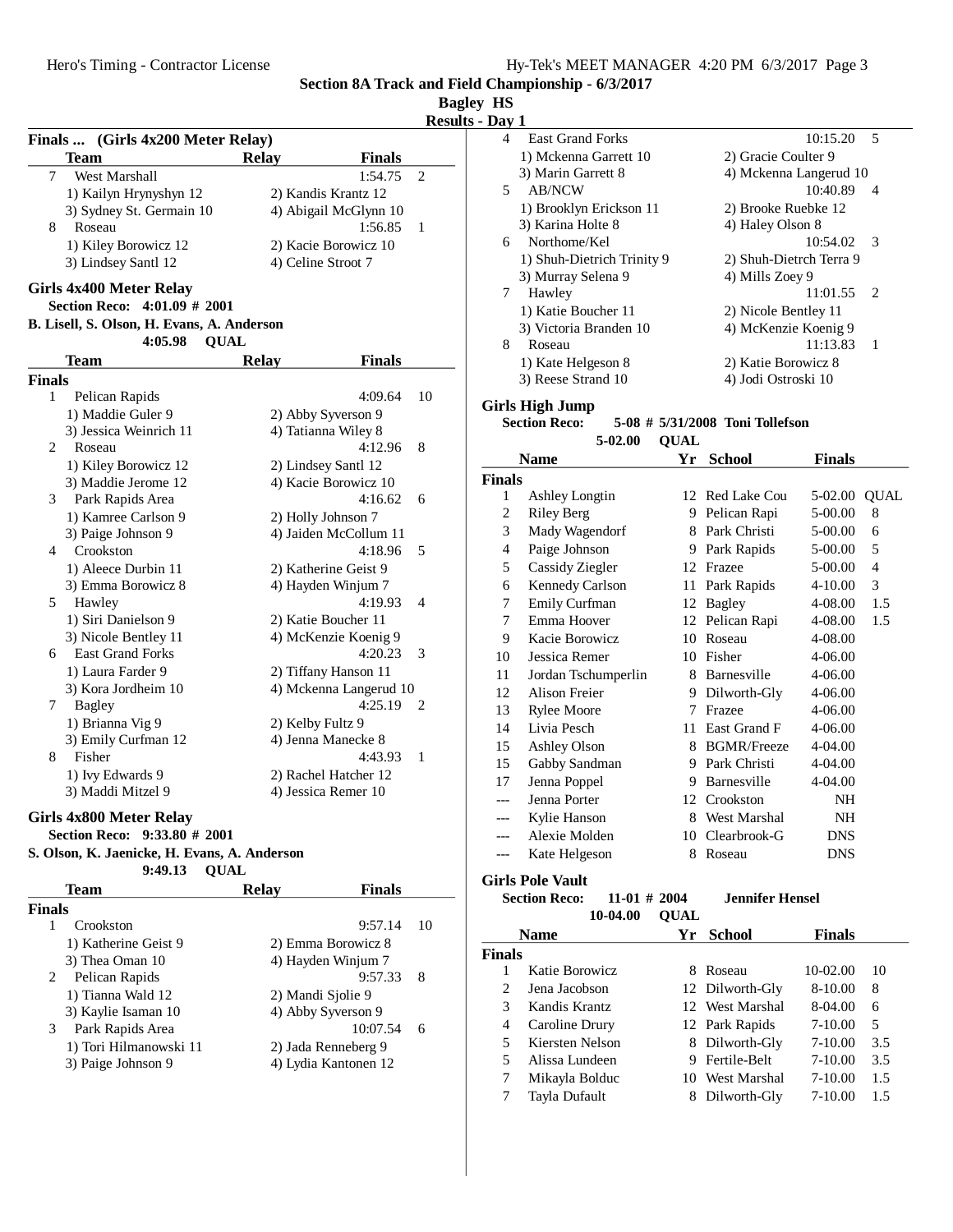|  | Hy-Tek's MEET MANAGER 4:20 PM 6/3/2017 Page 4 |  |  |
|--|-----------------------------------------------|--|--|
|  |                                               |  |  |

**Bagley HS**

**Results - Day 1**

|       |                            |    |                     |               | resu |
|-------|----------------------------|----|---------------------|---------------|------|
|       | Finals  (Girls Pole Vault) |    |                     |               |      |
|       | <b>Name</b>                | Yr | School              | <b>Finals</b> |      |
| 9     | Aubree Steffes             | 8. | Fertile-Belt        | 7-04.00       |      |
| 10    | Signe Harris               |    | 10 Park Christi     | 7-04.00       |      |
| 11    | Mackenzie Weinberger       |    | 11 Park Christi     | 7-04.00       |      |
| 12    | Chelsey Afshari            | 9  | <b>East Grand F</b> | $6 - 10.00$   |      |
| 13    | Jessica Schmidtke          |    | 10 Walker-Hacke     | $6 - 10.00$   |      |
| 14    | <b>Tiffany Lawrence</b>    |    | Frazee              | $6 - 10.00$   |      |
| 14    | Savana Damar               |    | 8 Park Rapids       | $6 - 10.00$   |      |
| 16    | <b>Teagen Carlstrom</b>    | 11 | Crookston           | $6-04.00$     |      |
| $---$ | Sophie Helgeson            |    | Roseau              | DNS           |      |
|       |                            |    |                     |               |      |

#### **Girls Long Jump**

#### **Section Reco: 18-03.25 # 5/30/2009 Analisa Huschle**

16-09.00 **QUAL** 

|                               | <b>Name</b>           | Yr | <b>School</b>      | Finals         |         |
|-------------------------------|-----------------------|----|--------------------|----------------|---------|
| Finals                        |                       |    |                    |                |         |
| 1                             | Karley Motschenbacher | 9  | Park Christi       | 16-10.00       | QUAL    |
| $\mathfrak{D}_{\mathfrak{p}}$ | Emily Schoenecker     | 7  | <b>Barnesville</b> | 16-03.25       | 8       |
| $\mathcal{F}$                 | Katherine Finseth     | 10 | Dilworth-Gly       | 15-10.50       | 6       |
| 4                             | Jessica Weinrich      | 11 | Pelican Rapi       | 15-10.00       | 5       |
| 5                             | Aleece Durbin         | 11 | Crookston          | 15-08.75       | 4       |
| 6                             | Jaryn Johannsen       | 9  | Frazee             | 15-05.50       | 3       |
| 7                             | Jill Borowicz         | 10 | West Marshal       | 15-05.50       | 2       |
| 8                             | Katelynn Warmbold     | 12 | Park Rapids        | 15-04.75       | 1       |
| 9                             | Hannah Morgan         | 8  | Park Rapids        | 14-11.75 0.9   |         |
| 10                            | Megan LaCrosse        | 11 | Red Lake Cou       | 14-09.00       | 1.1     |
| 11                            | Oksana Kroese         | 9  | East Grand F       | $14-09.00$ 1.0 |         |
| 12                            | Maria Vetter          | 8  | Hawley             | 14-05.50 0.2   |         |
| 13                            | Maddie Jerome         | 12 | Roseau             | 14-05.50       | -1.3    |
| 14                            | Kira Loop             | 11 | Walker-Hacke       | 14-04.75 0.8   |         |
| 15                            | Julia Johnson         | 10 | Park Rapids        | 13-11.50       | 2.1     |
|                               | Ella Rockstad         |    | 12 AB/NCW          |                | SCR NWI |

#### **Girls Triple Jump**

#### **Section Reco: 38-06.25 # 5/30/2009 Analisa Huschle**

**QUAL35-08.00 Name Yr School Finals Finals** 1 Abigail McGlynn 10 West Marshal 35-09.50 QUAL 2 Paige Ziegler 9 Frazee 35-01.50 8 3 Andrea Dudley 10 Nevis 34-04.75 6 4 Baylie Narum 11 Dilworth-Gly 33-11.50 5 5 Karley Motschenbacher 9 Park Christi 33-08.00 4 6 Katelynn Warmbold 12 Park Rapids 33-03.00 3 7 Katherine Finseth 10 Dilworth-Gly 33-01.00 2 8 Kira Loop 11 Walker-Hacke 32-09.75 1 9 Oksana Kroese 9 East Grand F 32-08.25 2.6 10 Avery Kovar 10 East Grand F 32-01.75 1.0 11 Jill Borowicz 10 West Marshal 32-01.50 2.0 11 Emily Pederson 8 West Marshal 32-01.50 2.2 13 Jordan Tschumperlin 8 Barnesville 32-01.00 0.6 14 Anna Skarphol 11 Park Christi 31-02.75 2.0 15 Taylor Sagen 11 Walker-Hacke 31-01.75 3.5 Samantha Passa 8 Barnesville FOUL

| <b>Girls Shot Put</b> |                               |                   |                    |               |                             |  |  |
|-----------------------|-------------------------------|-------------------|--------------------|---------------|-----------------------------|--|--|
|                       | Section Reco: 43-06.50 # 2000 |                   | <b>Amy Netland</b> |               |                             |  |  |
|                       | 38-09.00<br><b>Name</b>       | <b>OUAL</b><br>Yr | <b>School</b>      | <b>Finals</b> |                             |  |  |
| <b>Finals</b>         |                               |                   |                    |               |                             |  |  |
| 1                     | Jaiden McCollum               | 11                | Park Rapids        | 37-10.00      | 10                          |  |  |
| 2                     | Kamree Carlson                | 9                 | Park Rapids        | 36-03.75      | 8                           |  |  |
| 3                     | Allyson Kangas                | 11                | Park Christi       | 35-10.00      | 6                           |  |  |
| 4                     | <b>Harley Barlow</b>          | 12                | Crookston          | 35-07.50      | 5                           |  |  |
| 5                     | Jordan Anderson               | 11                | TrekNorth          | 34-10.25      | 4                           |  |  |
| 6                     | Kiley Borowicz                | 12                | Roseau             | 34-00.25      | 3                           |  |  |
| 7                     | Danae Stenzel                 | 9                 | Clearbrook-G       | 32-08.50      | $\mathcal{D}_{\mathcal{L}}$ |  |  |
| 8                     | Mckayla Christianson          | 11                | Roseau             | 32-02.75      | 1                           |  |  |
| 9                     | Deborah Haugen                | 12.               | West Marshal       | 32-01.50      |                             |  |  |
| 10                    | Abbey Johnson                 | 10                | West Marshal       | 30-05.50      |                             |  |  |
| 11                    | Brita Fagerlund               | 12                | Crookston          | 30-05.00      |                             |  |  |
| 12                    | <b>Faith Porter</b>           | 10                | West Marshal       | 30-03.75      |                             |  |  |
| 13                    | Grace Steichen                | 11                | Dilworth-Gly       | 30-00.50      |                             |  |  |
| 14                    | Olivia Erickson               | 10                | Frazee             | 29-03.25      |                             |  |  |
| 15                    | Cole Mastley                  | 9                 | <b>Nevis</b>       | 29-00.25      |                             |  |  |
| 16                    | Tessa Herman                  | 10                | Barnesville        | 26-00.50      |                             |  |  |

#### **Girls Discus Throw**

**Section Reco:** 147-04 # 1990 **Krista Wavra** 

|        | Name                  | Υr  | <b>School</b>   | <b>Finals</b> |    |
|--------|-----------------------|-----|-----------------|---------------|----|
| Finals |                       |     |                 |               |    |
| 1      | Deborah Haugen        |     | 12 West Marshal | 110-09.00     | 10 |
| 2      | <b>Faith Porter</b>   | 10  | West Marshal    | 110-06.00     | 8  |
| 3      | Brita Fagerlund       |     | 12 Crookston    | 107-11.00     | 6  |
| 4      | Mckayla Christianson  | 11  | Roseau          | 106-02.00     | 5  |
| 5      | Ellie Vonesh          |     | 12 East Grand F | 104-09.00     | 4  |
| 6      | <b>Taylor Sagen</b>   | 11  | Walker-Hacke    | 98-11.00      | 3  |
| 7      | Jaiden McCollum       | 11. | Park Rapids     | 96-01.00      | 2  |
| 8      | Brooklyn Erickson     | 11  | <b>AB/NCW</b>   | 95-09.00      | 1  |
| 9      | Ivy Huckbody          | 9.  | <b>Nevis</b>    | 93-11.00      |    |
| 10     | Grace Steichen        |     | 11 Dilworth-Gly | 93-04.00      |    |
| 11     | <b>Bailey Halland</b> | 11  | Hawley          | 93-02.00      |    |
| 12     | <b>Harley Barlow</b>  |     | 12 Crookston    | 90-06.00      |    |
| 13     | Jordan Anderson       |     | 11 TrekNorth    | 85-02.00      |    |
| 14     | Hailey Ellingson      |     | 12 Frazee       | 80-09.00      |    |
| 15     | Elora Passa           | 10  | Barnesville     | 80-08.00      |    |
| 16     | Amarah Dykema         | 11. | Walker-Hacke    | 78-11.00      |    |
|        |                       |     |                 |               |    |

**Boys 100 Meter Dash**

**Section Reco:** 10.80 # 1983 Nathan Coooper 11.37 **QUAL Name Yr School Finals Finals** 1 Mason Wang 11 Crookston 11.18 QUAL 2 Carlan Haugrud 11 Pelican Rapi 11.23 QUAL 3 Spencer Ewen 12 Dilworth-Gly 11.40 6 4 Zach Pelzman 10 AB/NCW 11.57 5 5 Zach Henry 11 Nevis 11.58 4 6 Jared Motschenbacher 12 Park Christi 11.60 3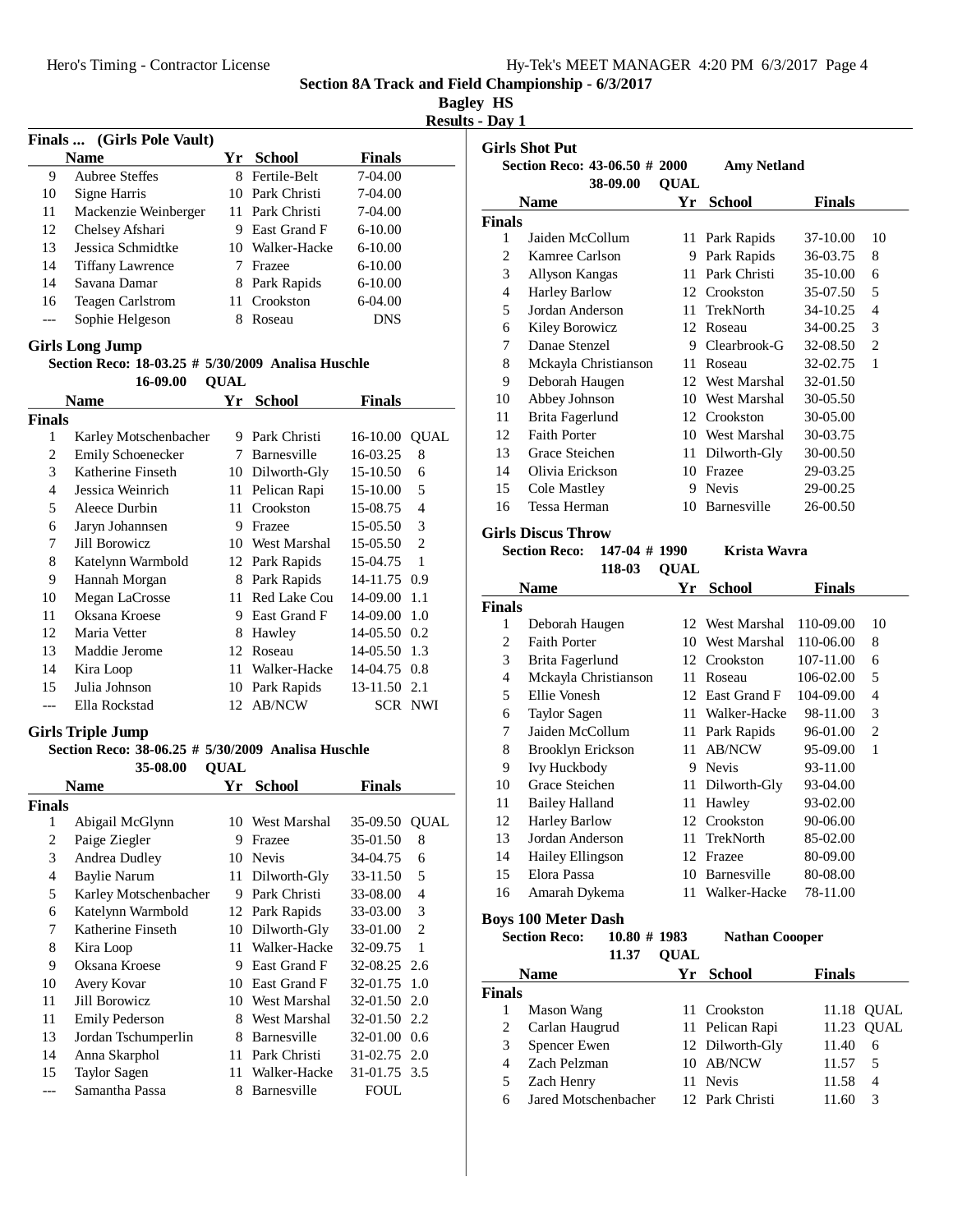**Name Yr School Finals** 7 Micah Tollefson 9 Fertile-Belt 11.70 2 8 Jackson Galstad 10 East Grand F 11.95 1

**Name Yr School Finals**

1 Mason Wang 11 Crookston 22.84 QUAL 2 Carlan Haugrud 11 Pelican Rapi 23.10 8 3 Jared Motschenbacher 12 Park Christi 23.32 6 4 Ethan Dorman 10 Clearbrook-G 23.66 5 5 Casey Kallock 11 East Grand F 23.88 4 6 Jacob Morgan 9 Barnesville 24.06 3 7 Jaiden Wangstad 11 Bagley 24.19 2 --- Dylan Cain 11 Warroad DNS 1.8

Section Reco: 22.30 # 1983 Nathan Cooper 22.86 **QUAL** 

**Section Reco:** 49.57 # 1993 **Frank Schaap** 50.40 **QUAL** 

**Name Yr School Finals**

Garrett Scheel 12 Dilworth-Gly 52.14 10 2 Jacob Vetter 10 Hawley 52.23 8 3 Austin Clifton 12 East Grand F 52.59 6 4 Blake Moen 8 East Grand F 52.70 5 5 Marcus Crayton 9 Fisher 53.28 4 6 Matt Hanson 12 Pelican Rapi 53.89 3 7 Micah Tollefson 9 Fertile-Belt 54.06 2 8 Dylan Cain 11 Warroad 54.13 1 9 Connor Thompson 11 AB/NCW 54.19 10 Carson Haugrud 11 Pelican Rapi 54.56 11 Jared Hubbard 12 Clearbrook-G 54.59 12 Luke Tangen 10 Roseau 55.34 13 Alex Fahey 10 Northome/Kel 56.43 14 Isaiah Walz 11 AB/NCW 56.70 15 Cole Nelson 10 Walker-Hacke 57.72 --- Kolby Brandt 9 Park Rapids SCR

**Finals ... (Boys 100 Meter Dash)**

**Boys 200 Meter Dash**

**Boys 400 Meter Dash**

**Finals**

**Finals**

**Section 8A Track and Field Championship - 6/3/2017**

| Baglev | нs |
|--------|----|
|        |    |

| <b>Results - Day 1</b> |  |
|------------------------|--|
|------------------------|--|

| Dav 1 |                     |                 |         |
|-------|---------------------|-----------------|---------|
| 11    | <b>Alex Sterton</b> | 8 AB/NCW        | 2:12.65 |
| 12    | Zach Heppner        | 11 Warroad      | 2:13.96 |
| 13    | Chris Longtin       | 9 Red Lake Cou  | 2:18.21 |
| 14    | Ben Regorrah        | 12 East Grand F | 2:24.44 |
| 15    | Jaden Lubarski      | 10 Crookston    | 2:27.57 |
| 16    | <b>Bryce James</b>  | 11 Park Rapids  | 2:30.25 |
|       |                     |                 |         |

#### **Boys 1600 Meter Run**

#### **Section Reco:** 4:22.18 # 5/30/2009 Moses Heppner **QUAL4:25.54**

| Name   |                     | Yr | <b>School</b>   | <b>Finals</b> |                |
|--------|---------------------|----|-----------------|---------------|----------------|
| Finals |                     |    |                 |               |                |
| 1      | Adnew Stueven       |    | 10 Northome/Kel | 4:40.94       | 10             |
| 2      | Christian Sterton   | 10 | <b>AB/NCW</b>   | 4:42.34       | 8              |
| 3      | Cole Nowacki        | 9  | East Grand F    | 4:43.36       | 6              |
| 4      | Zach Heppner        | 11 | Warroad         | 4:53.61       | 5              |
| 5      | Aaron Springer      | 12 | Fisher          | 4:58.18       | 4              |
| 6      | <b>Ben Brantner</b> | 9  | Crookston       | 4:58.62       | 3              |
| 7      | Ethan Klisch        | 8  | Bagley          | 4:59.65       | $\overline{2}$ |
| 8      | Preston Renneburg   | 10 | Park Rapids     | 5:00.91       | 1              |
| 9      | Chris Longtin       | 9  | Red Lake Cou    | 5:01.03       |                |
| 10     | Lane Monaghan       | 8  | Park Rapids     | 5:01.20       |                |
| 11     | Kyle Erickson       | 9  | Roseau          | 5:04.47       |                |
| 12     | Austin Osland       | 11 | Hawley          | 5:06.68       |                |
| 13     | Ben Regorrah        | 12 | East Grand F    | 5:07.10       |                |
| 14     | Cole Keeping        |    | 12 Hawley       | 5:07.30       |                |
| 15     | Jack McNamee        | 8  | Nevis           | 5:07.98       |                |
| 16     | Jackson Friend      | 10 | Dilworth-Gly    | 5:24.43       |                |

#### **Boys 3200 Meter Run**

| Section Reco: 9:31.50 # 1987 |  | <b>Troy Larson</b> |
|------------------------------|--|--------------------|
|------------------------------|--|--------------------|

| 9:44.12 | <b>QUAL</b> |  |  |
|---------|-------------|--|--|
|         |             |  |  |

| Name          |                          | Үr  | <b>School</b> | Finals     |                |
|---------------|--------------------------|-----|---------------|------------|----------------|
| <b>Finals</b> |                          |     |               |            |                |
| 1             | <b>Adnew Stueven</b>     | 10- | Northome/Kel  | 10:34.70   | 10             |
| 2             | <b>Christian Sterton</b> | 10  | <b>AB/NCW</b> | 10:35.85   | 8              |
| 3             | <b>Brett Erickson</b>    | 11  | Roseau        | 10:35.93   | 6              |
| 4             | Aaron Springer           | 12  | Fisher        | 10:50.17   | 5              |
| 5             | Cade Dawson              | 9   | Dilworth-Gly  | 10:52.57   | 4              |
| 6             | Cole Nowacki             | 9   | East Grand F  | 10:58.00   | 3              |
| 7             | Ben Andringa             | 9   | Crookston     | 11:11.97   | $\overline{c}$ |
| 8             | Ian Medicraft            | 12  | Roseau        | 11:12.59   | 1              |
| 9             | <b>Tyrel Quick</b>       | 11  | <b>AB/NCW</b> | 11:20.13   |                |
| 10            | Alex Beck                | 8   | Frazee        | 11:33.45   |                |
| 11            | Christian Carlson        | 8   | Frazee        | 11:42.72   |                |
| 12            | Isaac Dykstra            | 9   | Lake Of The   | 11:47.99   |                |
| 13            | Michael Gunn             | 9   | <b>Nevis</b>  | 12:05.23   |                |
| 14            | Keegan Moses             | 9   | Park Rapids   | 12:06.88   |                |
|               | Adam Jacobi              | 12  | Park Rapids   | DNF        |                |
|               | David Johnston           | 9   | Pelican Rapi  | <b>DNS</b> |                |

| <b>Boys 800 Meter Run</b> |                |                                                 |
|---------------------------|----------------|-------------------------------------------------|
|                           |                | Section Reco: 1:56.78 # 5/30/2009 Moses Heppner |
|                           | $1.59~06$ OUAL |                                                 |

|               | 1.39.00               | VUAL |                           |               |                             |
|---------------|-----------------------|------|---------------------------|---------------|-----------------------------|
|               | <b>Name</b>           | Yr.  | School                    | <b>Finals</b> |                             |
| <b>Finals</b> |                       |      |                           |               |                             |
|               | Dan Wilson            |      | 11 Dilworth-Gly           | 2:04.40       | 10                          |
| 2             | Parker Tjaden         |      | 11 Hawley                 | 2:05.58       | 8                           |
| 3             | <b>Dylan Taves</b>    |      | 10 Dilworth-Gly           | 2:06.47       | 6                           |
| 4             | Jack Christianson     |      | 12 Park Rapids            | 2:07.14       | 5                           |
| 5             | Nick Mathsen          |      | 11 AB/NCW                 | 2:07.18       | 4                           |
| 6             | Hunter Stai           | 11-  | Bagley                    | 2:08.06       | 3                           |
| 7             | <b>Bailey Johnson</b> |      | 10 Lake Park-Au           | 2:08.52       | $\mathcal{D}_{\mathcal{L}}$ |
| 8             | Seth Breitweser       |      | 10 Park Rapids            | 2:10.54       | 1                           |
| 9             | William Bly           |      | 10 Mahnomen/Waubi 2:10.94 |               |                             |
| 10            | Holger Oleson         |      | 12 Lake Of The            | 2:12.59       |                             |
|               |                       |      |                           |               |                             |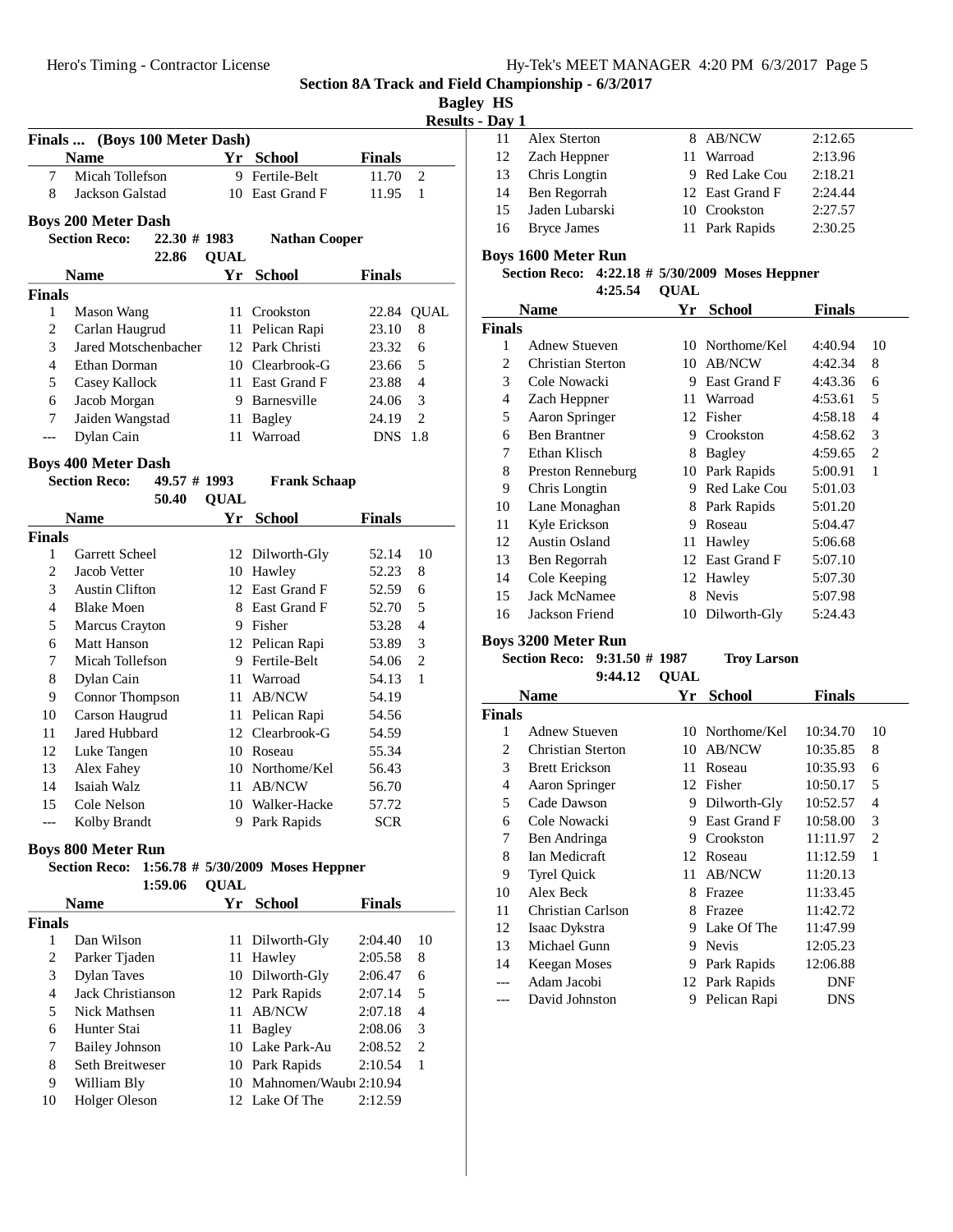**Bagley HS**

**Results - D** 

|                | <b>Boys 110 Meter Hurdles</b><br><b>Section Reco:</b><br>$14.59$ # 1996 |             | <b>Luke Pfeifer</b>    |               |                |
|----------------|-------------------------------------------------------------------------|-------------|------------------------|---------------|----------------|
|                | 15.61                                                                   | <b>QUAL</b> |                        |               |                |
|                | <b>Name</b>                                                             |             | Yr School              | <b>Finals</b> |                |
| <b>Finals</b>  |                                                                         |             |                        |               |                |
| 1              | Luke Heitman                                                            |             | 12 AB/NCW              | 15.21         | <b>QUAL</b>    |
| $\mathfrak{2}$ | Logan Tinnes                                                            |             | 12 Nevis               | 15.37         | <b>QUAL</b>    |
| 3              | Ethan Edeen                                                             |             | 12 Dilworth-Gly        | 15.38         | <b>QUAL</b>    |
| 4              | <b>Ellert Adamek</b>                                                    |             | 11 BGMR/Freeze         | 15.99         | 5              |
| 5              | Tom Gryskiewicz                                                         |             | 12 West Marshal        | 16.11         | $\overline{4}$ |
| 6              | Carter Mosher                                                           |             | 12 Fertile-Belt        | 16.14         | 3              |
| 7              | Gabe Gracza                                                             | 11          | Roseau                 | 16.43         | $\overline{c}$ |
| 8              | Shea Alto                                                               | 11          | Walker-Hacke           | 16.58         | 1              |
|                |                                                                         |             |                        |               |                |
|                | <b>Boys 300 Meter Hurdles</b>                                           |             |                        |               |                |
|                | <b>Section Reco:</b><br>39.14 # 1992                                    |             | <b>Tony Paul</b>       |               |                |
|                | 40.58                                                                   | <b>QUAL</b> |                        |               |                |
|                | <b>Name</b>                                                             |             | Yr School              | <b>Finals</b> |                |
| Finals         |                                                                         |             |                        |               |                |
| 1              | Luke Heitman                                                            |             | 12 AB/NCW              | 41.66         | 10             |
| $\overline{c}$ | Cade Salentine                                                          |             | 11 Crookston           | 42.62         | 8              |
| 3              | Peyton Schwehr                                                          |             | 10 Dilworth-Gly        | 43.16         | 6              |
| 4              | Gabe Gracza                                                             |             | 11 Roseau              | 43.50         | 5              |
| 5              | Ethan Edeen                                                             |             | 12 Dilworth-Gly        | 43.65         | $\overline{4}$ |
| 6              | <b>Jake Rames</b>                                                       |             | 12 Dilworth-Gly        | 44.65         | 3              |
| 7              | Eli Bessman                                                             |             | 9 Park Rapids          | 44.87         | $\overline{c}$ |
| 8              | Joby Geifer                                                             |             | 10 Frazee              | 45.17         | 1              |
| 9              | Hunter Zenzen                                                           |             | 9 Barnesville          | 45.81         |                |
| 10             | Max Crist                                                               |             | 9 Park Rapids          | 45.87         |                |
| 10             | <b>Ellert Adamek</b>                                                    |             | 11 BGMR/Freeze         | 45.87         |                |
| 12             | <b>Weston Bring</b>                                                     |             | 10 BGMR/Freeze         | 46.33         |                |
| 13             | Hunter Magnusson                                                        |             | 10 Hawley              | 46.61         |                |
| 14             | Wyatt Hamre                                                             |             | 11 West Marshal        | 47.08         |                |
| 15             | <b>Carter Retke</b>                                                     |             | 10 Walker-Hacke        | 48.20         |                |
| 16             | Tom Hansen                                                              |             | 9 Walker-Hacke         | 50.86         |                |
|                |                                                                         |             |                        |               |                |
|                | <b>Boys 4x100 Meter Relay</b><br>43.81 # 1992                           |             |                        |               |                |
|                | <b>Section Reco:</b>                                                    |             |                        |               |                |
|                | A. Molacek, T. Paul, S. Sedlacek, J. Efta<br>44.46                      | QUAL        |                        |               |                |
|                | Team                                                                    |             | <b>Relay</b>           | <b>Finals</b> |                |
| Finals         |                                                                         |             |                        |               |                |
| 1              | Pelican Rapids                                                          |             |                        | 45.83         | 10             |
|                | 1) Carson Haugrud 11                                                    |             | 2) Carlan Haugrud 11   |               |                |
|                | 3) Matt Hanson 12                                                       |             | 4) Donovan Young 12    |               |                |
| 2              | Nevis                                                                   |             |                        | 46.08         | 8              |
|                | 1) Logan Tinnes 12                                                      |             | 2) Zach Henry 11       |               |                |
|                | 3) Kyle Schmidt 11                                                      |             | 4) Jack Dewulf 11      |               |                |
| 3              | Dilworth-Gly                                                            |             |                        | 46.09         | 6              |
|                | 1) Brady Winter 9                                                       |             | 2) Ryan Poehls 12      |               |                |
|                | 3) Eduardo Santos 11                                                    |             | 4) Ben Beyer 12        |               |                |
| 4              | AB/NCW                                                                  |             |                        | 46.24         | 5              |
|                | 1) Zach Pelzman 10                                                      |             | 2) Jared Brainard 10   |               |                |
|                | 3) Verdis Barber 9                                                      |             | 4) Steele Armstrong 12 |               |                |
|                |                                                                         |             |                        |               |                |
|                |                                                                         |             |                        |               |                |

| Day 1 |                        |                          |
|-------|------------------------|--------------------------|
| 5     | West Marshall          | 46.35<br>4               |
|       | 1) Isaac Durand 10     | 2) Tom Gryskiewicz 12    |
|       | 3) Jordan Anderson 11  | 4) Matthew Korynta 12    |
| 6     | Park Rapids Area       | -3<br>46.98              |
|       | 1) Josiah May 7        | 2) Zach Fritze 10        |
|       | 3) Spencer Fritze 10   | 4) Kole Gieseke 10       |
| 7     | Fertile-Beltrami       | 47.74<br>$\mathcal{L}$   |
|       | 1) Carter Mosher 12    | 2) Harmon Leibl 10       |
|       | 3) Micah Tollefson 9   | 4) Isaiah Horgeshimer 11 |
| 8     | Crookston              | 50.84<br>$\overline{1}$  |
|       | 1) Cade Salentine 11   | 2) Lukas Meier 10        |
|       | 3) Noah Kiel 8         | 4) Anthony Borges 12     |
|       | Boys 4x200 Meter Relay |                          |

# **Section Reco: 1:32.54 # 1998**

**J. King, T. Lueck, D. Oian, B. McCoy**

# 1:32.29 **QUAL**

|                | Team                    | <b>Relay</b>      | <b>Finals</b>         |                          |
|----------------|-------------------------|-------------------|-----------------------|--------------------------|
| <b>Finals</b>  |                         |                   |                       |                          |
| 1              | Clearbrook-Gonvick      |                   | 1:33.38               | 10                       |
|                | 1) Tristan Bakke 12     |                   | 2) Jared Hubbard 12   |                          |
|                | 3) Josiah Hubbard 10    |                   | 4) Ethan Dorman 10    |                          |
| $\mathfrak{D}$ | <b>East Grand Forks</b> |                   | 1:33.92               | 8                        |
|                | 1) Casey Kallock 11     | 2) Blake Moen 8   |                       |                          |
|                | 3) Jackson Galstad 10   |                   | 4) Austin Clifton 12  |                          |
| 3              | <b>AB/NCW</b>           |                   | 1:34.28               | 6                        |
|                | 1) Zach Pelzman 10      |                   | 2) Luke Heitman 12    |                          |
|                | 3) Jared Brainard 10    |                   | 4) Tanner Somers 12   |                          |
| 4              | <b>Nevis</b>            |                   | 1:37.24               | 5                        |
|                | 1) Logan Tinnes 12      | 2) Zach Henry 11  |                       |                          |
|                | 3) Kyle Schmidt 11      |                   | 4) Jack Dewulf 11     |                          |
| 5              | Frazee                  |                   | 1:37.33               | $\overline{\mathcal{A}}$ |
|                | 1) Caleb Drescher 11    |                   | 2) Cole Fleisher 9    |                          |
|                | 3) Mike Miller 11       |                   | 4) Caleb Wutzke 10    |                          |
| 6              | Crookston               |                   | 1:38.26               | 3                        |
|                | 1) Cade Salentine 11    |                   | 2) Lukas Meier 10     |                          |
|                | 3) Noah Kiel 8          |                   | 4) Mason Wang 11      |                          |
| 7              | Bagley                  |                   | 1:39.05               | 2                        |
|                | 1) Dalton Hough 10      |                   | 2) Jaiden Wangstad 11 |                          |
|                | 3) Zachary Lykins 11    |                   | 4) Kyle Thorson 11    |                          |
| 8              | Park Rapids Area        |                   | 1:40.22               | $\mathbf{1}$             |
|                | 1) Josiah May 7         |                   | 2) Kole Gieseke 10    |                          |
|                | 3) Spencer Fritze 10    | 4) Zach Fritze 10 |                       |                          |
|                |                         |                   |                       |                          |

# **Boys 4x400 Meter Relay**

# **Section Reco: 3:28.43 # 1996**

**D. Larson, N. Thelen, J. Klotz, M. Jacobson**

3:27.24 **QUAL** 

| <b>Team</b>                                            | <b>Relay</b>    | <b>Finals</b>        |    |
|--------------------------------------------------------|-----------------|----------------------|----|
| <b>Finals</b>                                          |                 |                      |    |
| Dilworth-Gly                                           |                 | 3:34.49              | 10 |
| 1) Ben Beyer 12                                        |                 | 2) Ethan Edeen 12    |    |
| 3) Dan Wilson 11                                       |                 | 4) Garrett Scheel 12 |    |
| <b>East Grand Forks</b><br>$\mathcal{D}_{\mathcal{L}}$ |                 | 3:34.58              | 8  |
| 1) Casey Kallock 11                                    | 2) Blake Moen 8 |                      |    |
| 3) Jackson Galstad 10                                  |                 | 4) Austin Clifton 12 |    |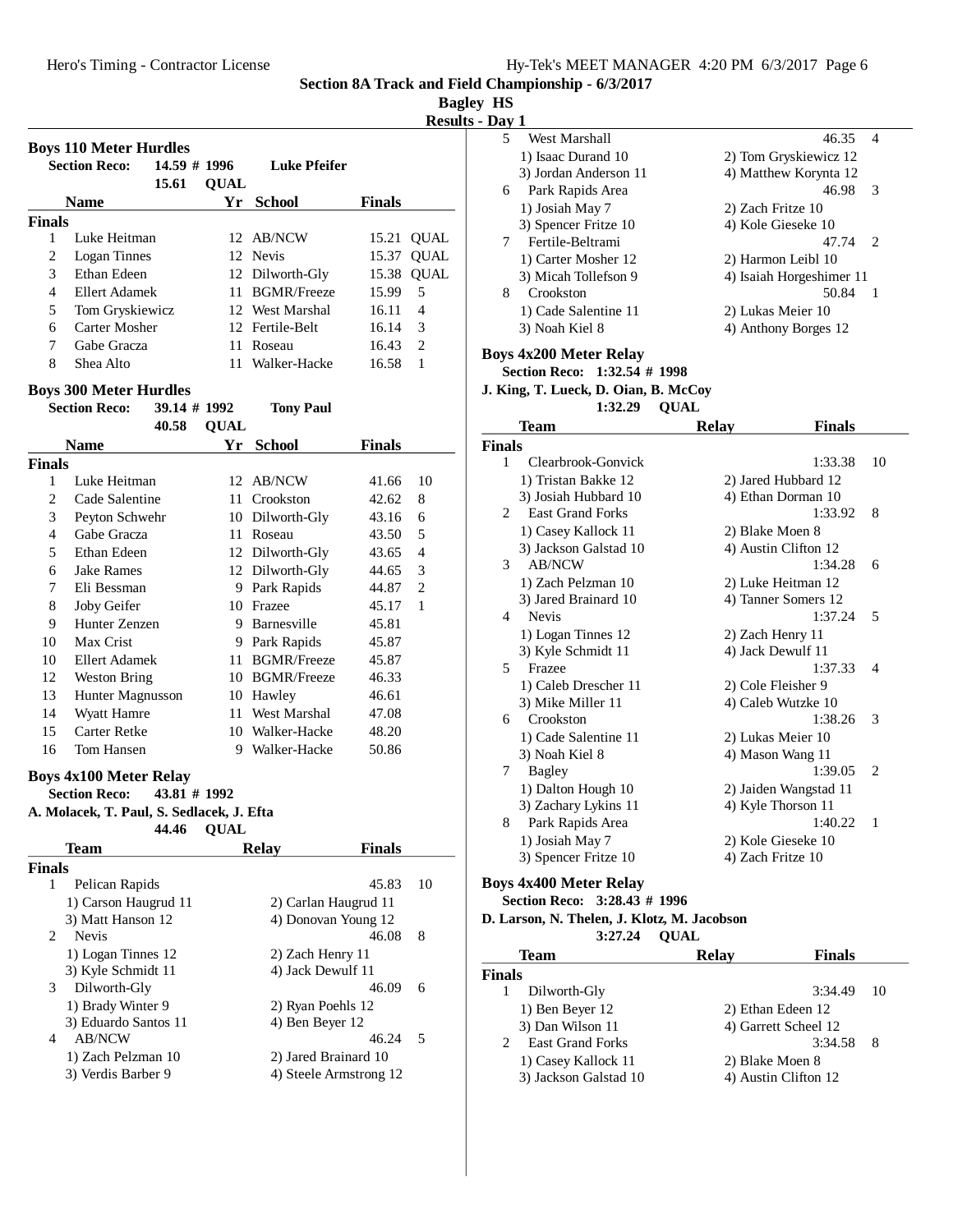| Hy-Tek's MEET MANAGER 4:20 PM 6/3/2017 Page 7 |  |  |
|-----------------------------------------------|--|--|
|                                               |  |  |

# **Bagley HS**

| <b>Results - Day 1</b> |  |
|------------------------|--|
|------------------------|--|

|    | Finals  (Boys 4x400 Meter Relay) |                     |                       |   |
|----|----------------------------------|---------------------|-----------------------|---|
|    | Team                             | Relay               | <b>Finals</b>         |   |
| 3  | Hawley                           |                     | 3:37.20               | 6 |
|    | 1) Chase Libak 10                | 2) Noah Glad 10     |                       |   |
|    | 3) Jacob Vetter 10               | 4) Parker Tjaden 11 |                       |   |
| 4  | Frazee                           |                     | 3:42.68               | 5 |
|    | 1) Caleb Drescher 11             | 2) Joby Geifer 10   |                       |   |
|    | 3) Mike Miller 11                | 4) Caleb Wutzke 10  |                       |   |
| 5. | <b>AB/NCW</b>                    |                     | 3:42.81               | 4 |
|    | 1) Connor Thompson 11            | 2) Nick Mathsen 11  |                       |   |
|    | 3) Alex Sterton 8                |                     | 4) Tanner Somers 12   |   |
| 6  | Park Rapids Area                 |                     | 3:43.48               | 3 |
|    | 1) Zach Fritze 10                |                     |                       |   |
|    | 3) Bryce James 11                |                     | 4) Seth Breitweser 10 |   |
| 7  | Bagley                           |                     | 3:48.03               | 2 |
|    | 1) William Snobl 10              | 2) Hunter Stai 11   |                       |   |
|    | 3) Jaiden Wangstad 11            | 4) Trey Netland 9   |                       |   |
| 8  | Roseau                           |                     | 3:52.89               | 1 |
|    | 1) Jeremiah Bender 8             | 2) Ben Olson 8      |                       |   |
|    | 3) Brett Erickson 11             | 4) Luke Tangen 10   |                       |   |

# **Boys 4x800 Meter Relay**

**Section Reco: 8:11.32 # 2001**

# **J. Nelson, S. Staskivige, J. Hendrickson, B. Nava**

8:12.45 **QUAL** 

|               | Team                    | <b>Relay</b>      | <b>Finals</b>             |
|---------------|-------------------------|-------------------|---------------------------|
| <b>Finals</b> |                         |                   |                           |
| 1             | Dilworth-Gly            |                   | 8:28.70<br>10             |
|               | 1) Josh Finseth 7       |                   | 2) Garrett Scheel 12      |
|               | 3) Dylan Taves 10       | 4) Dan Wilson 11  |                           |
| 2             | Park Rapids Area        |                   | 8<br>8:34.10              |
|               | 1) Seth Breitweser 10   | 2) Bryce James 11 |                           |
|               | 3) Jack Christianson 12 | 4) Adam Jacobi 12 |                           |
| 3             | <b>AB/NCW</b>           |                   | 8:34.80<br>6              |
|               | 1) Connor Thompson 11   | 2) Tyrel Quick 11 |                           |
|               | 3) Nick Mathsen 11      | 4) Alex Sterton 8 |                           |
| 4             | Crookston               |                   | 8:38.40<br>5              |
|               | 1) Jaden Lubarski 10    |                   | 2) Colton Weiland 11      |
|               | 3) Ryan Swenson 12      | 4) Ben Andringa 9 |                           |
| 5             | Lake Park-Audubon       |                   | 9:01.00<br>$\overline{A}$ |
|               | 1) Garrett Cossette 8   |                   | 2) William Hannesson 10   |
|               | 3) Nicholas Donovan 10  |                   | 4) Bailey Johnson 10      |
| 6             | Roseau                  |                   | 9:11.90<br>3              |
|               | 1) Brett Erickson 11    |                   | 2) Joseph Magnusson 12    |
|               | 3) Ian Medicraft 12     |                   | 4) Winston Novacek 10     |
| 7             | Walker-Hacke            |                   | 9:39.50<br>2              |
|               | 1) Cade Pederson 10     | 2) Tom Hansen 9   |                           |
|               | 3) Jackson MacFarlane 8 | 4) Tyler Sea 10   |                           |
| 8             | TrekNorth               |                   | 9:50.90<br>1              |
|               | 1) Logan Humphrey 11    |                   | 2) Zane Esparza 10        |
|               | 3) Archer Oothoudt 9    |                   | 4) Blake Bergeson 10      |
|               |                         |                   |                           |

|                | <b>Boys High Jump</b>    |             |                                      |            |                |
|----------------|--------------------------|-------------|--------------------------------------|------------|----------------|
|                | <b>Section Reco:</b>     |             | 6-08.25 $\#$ 5/30/2009 Austin Dennis |            |                |
|                | $6 - 03.00$              | <b>QUAL</b> |                                      |            |                |
|                | <b>Name</b>              | Yr          | <b>School</b>                        | Finals     |                |
| <b>Finals</b>  |                          |             |                                      |            |                |
| 1              | Steele Senske            | 11          | Park Christi                         | 6-03.00    | <b>QUAL</b>    |
| $\overline{2}$ | Karson Gieseke           | 12          | Mahnomen/Waubu 6-01.00               |            | 8              |
| 3              | Ethan Dorman             |             | 10 Clearbrook-G                      | 5-11.00    | 5.5            |
| 3              | Ethan Edeen              |             | 12 Dilworth-Gly                      | 5-11.00    | 5.5            |
| 5              | Chris McGlynn            |             | 12 West Marshal                      | 5-11.00    | $\overline{4}$ |
| 6              | Verdis Barber            | 9           | AB/NCW                               | 5-11.00    | 3              |
| 7              | Josiah Hubbard           | 10          | Clearbrook-G                         | 5-09.00    | 2              |
| 8              | Ryan Poehls              | 12          | Dilworth-Gly                         | 5-09.00    | 1              |
| 9              | Jacob LePard             | 12          | Roseau                               | 5-09.00    |                |
| 10             | Eli Sytsma               | 10          | Pelican Rapi                         | 5-07.00    |                |
| 11             | Ryden Jacobson           | 11          | Roseau                               | 5-07.00    |                |
| 12             | Jake Reish               | 10          | Park Rapids                          | 5-07.00    |                |
| 13             | Jake Rames               | 12          | Dilworth-Gly                         | 5-07.00    |                |
| 13             | Adam LePard              | 10          | Roseau                               | 5-07.00    |                |
| 13             | <b>Colton Dauksavage</b> | 9           | East Grand F                         | 5-07.00    |                |
| 16             | Tyler Sea                | 10          | Walker-Hacke                         | 5-05.00    |                |
| 17             | <b>Isaac Durand</b>      |             | 10 West Marshal                      | 5-05.00    |                |
| ---            | Joby Geifer              | 10          | Frazee                               | NH         |                |
|                | Wyatt Bannerman          | 12          | <b>BGMR/Freeze</b>                   | <b>DNS</b> |                |
|                | <b>Ben Groven</b>        | 11          | Grygla-Gatzk                         | <b>DNS</b> |                |
|                |                          |             |                                      |            |                |

# **Boys Pole Vault**

13-03.00 **QUAL** 

**14-06 # 1995 Chris Chandler** 

|                | Name                  | Yr | <b>School</b>      | Finals     |                |
|----------------|-----------------------|----|--------------------|------------|----------------|
| <b>Finals</b>  |                       |    |                    |            |                |
| 1              | Chris McGlynn         |    | 12 West Marshal    | 13-03.00   | <b>QUAL</b>    |
| $\mathfrak{2}$ | Gabe Gracza           | 11 | Roseau             | 12-09.00   | 8              |
| 3              | Lukas Meier           | 10 | Crookston          | 11-09.00   | 6              |
| 4              | Garrett Scheel        | 12 | Dilworth-Gly       | 11-09.00   | 5              |
| 5              | Shea Alto             | 11 | Walker-Hacke       | 11-09.00   | 4              |
| 6              | Trevor Dufault        | 11 | Dilworth-Gly       | 11-03.00   | 3              |
| 7              | Kaleb Carlson         | 12 | Park Rapids        | 11-03.00   | $\overline{c}$ |
| 8              | William Snobl         | 10 | Bagley             | 10-09.00   | 1              |
| 9              | <b>Spencer Fritze</b> | 10 | Park Rapids        | 10-09.00   |                |
| 10             | Nels Braaten          | 11 | Roseau             | 10-03.00   |                |
| 11             | Andrew Wadsworth      | 10 | Fertile-Belt       | 9-09.00    |                |
| 12             | Nate Rehder           | 10 | <b>Barnesville</b> | 9-09.00    |                |
| 13             | Mason Bring           | 9  | <b>BGMR/Freeze</b> | 9-09.00    |                |
| 14             | Ben Edeen             | 9  | Dilworth-Gly       | 9-09.00    |                |
| 14             | <b>Bradley Clarke</b> | 12 | Fertile-Belt       | 9-09.00    |                |
| ---            | Gavin Byron           | 9  | <b>AB/NCW</b>      | <b>DNS</b> |                |
|                | Joey Brainard         | 9  | <b>AB/NCW</b>      | <b>DNS</b> |                |
|                | <b>Boys Long Jump</b> |    |                    |            |                |

| <b>Section Reco:</b> | $22-02 \# 1999$ | <b>Adam Stratton</b> |               |
|----------------------|-----------------|----------------------|---------------|
|                      | 21-06.00 OUAL   |                      |               |
| <b>Name</b>          |                 | Yr School            | <b>Finals</b> |

|               | .            | TI DUNUM  | * ****** |    |
|---------------|--------------|-----------|----------|----|
| <b>Finals</b> |              |           |          |    |
|               | Jacob LePard | 12 Roseau | 21-01.25 | 10 |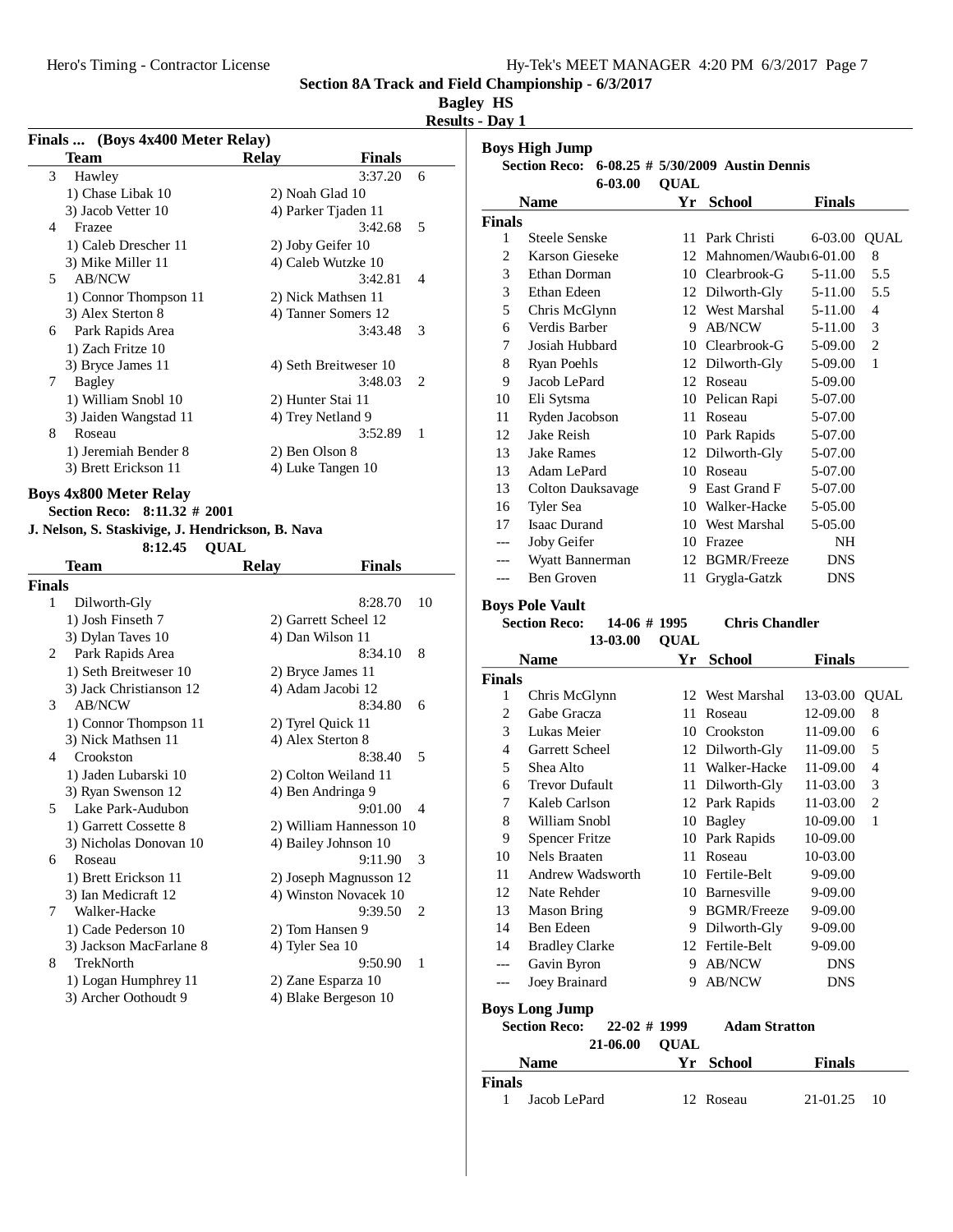**Bagley HS**

**Results - Day 1**

|    | Finals  (Boys Long Jump) |     |                 |                  |                |
|----|--------------------------|-----|-----------------|------------------|----------------|
|    | <b>Name</b>              | Yr. | <b>School</b>   | <b>Finals</b>    |                |
| 2  | Matthew Korynta          |     | 12 West Marshal | 20-08.50         | 8              |
| 3  | Verdis Barber            | 9   | AB/NCW          | 20-02.00         | 6              |
| 4  | Jared Motschenbacher     |     | 12 Park Christi | 20-01.50         | 5              |
| 5  | Spencer Ewen             |     | 12 Dilworth-Gly | 19-10.25         | 4              |
| 6  | Shea Alto                |     | 11 Walker-Hacke | 19-08.00         | 3              |
| 7  | <b>Isaac Durand</b>      |     | 10 West Marshal | 19-07.25         | $\overline{2}$ |
| 8  | Ben Beyer                |     | 12 Dilworth-Gly | 19-04.75         | $\overline{1}$ |
| 9  | Jared Hubbard            |     | 12 Clearbrook-G | 18-06.50 0.1     |                |
| 10 | Koby Phongsavath         | 10  | Warroad         | 18-01.75 0.1     |                |
| 11 | <b>Hunter Ehlers</b>     |     | 10 Clearbrook-G | 18-00.50 0.9     |                |
| 12 | <b>Tanner Somers</b>     |     | 12 AB/NCW       | 17-11.00 2.3     |                |
| 13 | Shawn Skjold             | 9   | Lake Park-Au    | $17-04.00$ $0.8$ |                |
| 14 | Zachary Lykins           | 11  | Bagley          | $16-09.00$ 2.0   |                |
|    | William James III        |     | 12 Lake Park-Au | FOUL             |                |
|    | <b>Josh Wolbeck</b>      |     | 12 Hawley       |                  | SCR NWI        |

# **Boys Triple Jump**

|                | роўэ тгіріс ошіір             |             |                     |              |                |
|----------------|-------------------------------|-------------|---------------------|--------------|----------------|
|                | Section Reco: 44-05.50 # 2000 |             | <b>Andrew Aakre</b> |              |                |
|                | 43-05.00                      | <b>QUAL</b> |                     |              |                |
|                | Name                          | Yr          | <b>School</b>       | Finals       |                |
| Finals         |                               |             |                     |              |                |
| 1              | Matthew Korynta               |             | 12 West Marshal     | 42-06.00     | 10             |
| 2              | Spencer Ewen                  | 12          | Dilworth-Gly        | 40-08.75     | 8              |
| 3              | Zach Widman                   | 11          | Walker-Hacke        | 40-04.50     | 6              |
| $\overline{4}$ | <b>Jake Rames</b>             | 12          | Dilworth-Gly        | 40-00.00     | 5              |
| 5              | Ethan Dorman                  | 10          | Clearbrook-G        | 39-10.25     | $\overline{4}$ |
| 6              | Albert Kargel                 | 10          | Fertile-Belt        | 39-08.00     | 3              |
| 7              | Zak Anderson                  | 11          | <b>BGMR/Freeze</b>  | 39-05.75     | $\overline{c}$ |
| 8              | Connor Thompson               | 11          | <b>AB/NCW</b>       | 38-11.00     | $\mathbf{1}$   |
| 9              | Nick Mathsen                  | 11          | <b>AB/NCW</b>       | 38-08.00     | 2.8            |
| 10             | Jared Motschenbacher          |             | 12 Park Christi     | 38-03.75     | 3.6            |
| 11             | Mike Miller                   | 11          | Frazee              | 38-02.50 2.2 |                |
| 12             | Joseph Magnusson              | 12          | Roseau              | 38-01.00 0.5 |                |
| 13             | Cole Fleisher                 | 9           | Frazee              | 37-07.00     | 1.2            |
| 14             | <b>Hunter Ehlers</b>          | 10          | Clearbrook-G        | 36-06.00     | 0.4            |
| 15             | Zachary Lykins                | 11          | Bagley              | 33-08.50     | 2.3            |
|                | Jaden Kiesow                  | 10          | Grygla-Gatzk        | ND           | NWI            |
|                |                               |             |                     |              |                |

# **Boys Shot Put**

|        | $56-01$ # 1992<br><b>Section Reco:</b> |             | <b>David Borowicz</b> |               |    |
|--------|----------------------------------------|-------------|-----------------------|---------------|----|
|        | 50-11.00                               | <b>OUAL</b> |                       |               |    |
|        | <b>Name</b>                            | Yr          | School                | <b>Finals</b> |    |
| Finals |                                        |             |                       |               |    |
|        | Hunter Roseborough                     |             | Roseau                | 46-03.00      | 10 |
| 2      | Zach Ellingson                         |             | 12 Hawley             | 46-01.25      | 8  |
| 3      | Luke Vonesh                            |             | 10 East Grand F       | 44-03.75      | 6  |
| 4      | <b>Anthony Santos</b>                  |             | 12 Frazee             | 44-01.75      | 5  |
|        | Sam Visser                             |             | AB/NCW                | 44-00.50      | 4  |

| 5  | Sam Visser         | 11 AB/NCW                | 44-00.50 | $\overline{4}$ |
|----|--------------------|--------------------------|----------|----------------|
| 6  | Vincent Helmers    | 10 Frazee                | 43-08.50 | $\mathcal{R}$  |
|    | 7 Cole Montplaisir | 11 Dilworth-Gly          | 43-01.00 | 2              |
| 8  | Nathaneal Dahl     | 12 Clearbrook-G          | 42-10.00 |                |
| -9 | Nick Podlak        | 11 Mahnomen/Waub42-03.00 |          |                |
| 10 | Conner Jensen      | 12 West Marshal 41-03.50 |          |                |
| 11 | Mason Miller       | 9 AB/NCW                 | 41-00.00 |                |
|    |                    |                          |          |                |

| 12    | Judah Bennett     | 12 Clearbrook-G 40-06.75 |            |  |
|-------|-------------------|--------------------------|------------|--|
| 13    | Levi Nelson       | 9 Clearbrook-G           | 39-10.50   |  |
| 14    | Jerome Phillips   | 12 Walker-Hacke          | 37-11.00   |  |
| 15.   | Hunter Macziewski | 11 Dilworth-Gly          | 36-11.50   |  |
| $---$ | Willy George      | 12 Warroad               | <b>SCR</b> |  |
|       |                   |                          |            |  |

## **Boys Discus Throw**

| <b>Section Reco:</b> | $166-00 \# 2004$ | <b>Jerry Netland</b> |
|----------------------|------------------|----------------------|
|                      | 152-08 OUAL      |                      |

| <b>Name</b>    |                       | Үr  | <b>School</b>      | <b>Finals</b> |    |
|----------------|-----------------------|-----|--------------------|---------------|----|
| <b>Finals</b>  |                       |     |                    |               |    |
| 1              | Jacob Lindemann       | 10  | Roseau             | 130-10.00     | 10 |
| 2              | Zach Ellingson        | 12  | Hawley             | 130-09.00     | 8  |
| 3              | <b>Bryce Anderson</b> | 10  | Dilworth-Gly       | 129-02.00     | 6  |
| $\overline{4}$ | Mason Miller          | 9   | <b>AB/NCW</b>      | 125-03.00     | 5  |
| 5              | Sam Visser            | 11  | <b>AB/NCW</b>      | 125-01.00     | 4  |
| 6              | Hunter Macziewski     | 11  | Dilworth-Gly       | 122-08.00     | 3  |
| 7              | <b>Trevor Dufault</b> | 11  | Dilworth-Gly       | 122-07.00     | 2  |
| 8              | Conner Link           | 11. | Walker-Hacke       | 113-02.00     | 1  |
| 9              | Hunter Roseborough    | 11  | Roseau             | 112-03.00     |    |
| 10             | <b>Anthony Santos</b> |     | 12 Frazee          | 110-11.00     |    |
| 11             | Chase Olderbak        | 10  | East Grand F       | 107-10.00     |    |
| 12             | Judah Bennett         |     | 12 Clearbrook-G    | 103-08.00     |    |
| 13             | Nathaneal Dahl        |     | 12 Clearbrook-G    | 101-09.00     |    |
| 14             | Jacob Seifert         | 12  | Bagley             | 98-08.00      |    |
| ---            | Johnny Kletch         | 11  | <b>Barnesville</b> | <b>SCR</b>    |    |
|                | Zachary Cameron       |     | 12 Fisher          | SCR           |    |

|             | Women - Team Rankings - 18 Events Scored |      |
|-------------|------------------------------------------|------|
|             | 1) Pelican Rapids                        | 82.5 |
| 2)          | Park Rapids Area                         | 82   |
| 3)          | Frazee                                   | 68   |
| 4)          | Crookston                                | 58   |
|             | 5) Roseau                                | 55   |
|             | 6) West Marshall                         | 48.5 |
|             | 7) Park Christian                        | 41   |
|             | 8) Dilworth-Glyndon-Felton               | 40   |
|             | 9) Red Lake County                       | 37   |
|             | 10) East Grand Forks                     | 36   |
|             | 11) Warroad                              | 27   |
|             | 12) Hawley                               | 23   |
|             | 13) Fertile-Beltrami                     | 19.5 |
|             | 14) Barnesville                          | 15   |
| 15)         | Clearbrook-Gonvick                       | 13   |
|             | 16) Kittson-Central                      | 12   |
| 17)         | Bagley                                   | 11.5 |
|             | 18) Nevis                                | 10   |
|             | 19) Northome/Kelliher/Blackduck          | 8    |
| <b>20</b> ) | Ada-Borup/Norman County West             | 5    |
| 21)         | Walker-Hackensack-Akeley                 | 4    |
| 21)         | TrekNorth                                | 4    |
|             | 23) Lake Park-Audubon                    | 1    |
| 23)         | Fisher                                   | 1    |
|             |                                          |      |

| Men - Team Rankings - 18 Events Scored |       |
|----------------------------------------|-------|
| 1) Dilworth-Glyndon-Felton             | 126.5 |
| 2) Ada-Borup/Norman County West        | 89    |
| 3) Roseau                              | 56    |
| 4) Crookston                           | 48    |